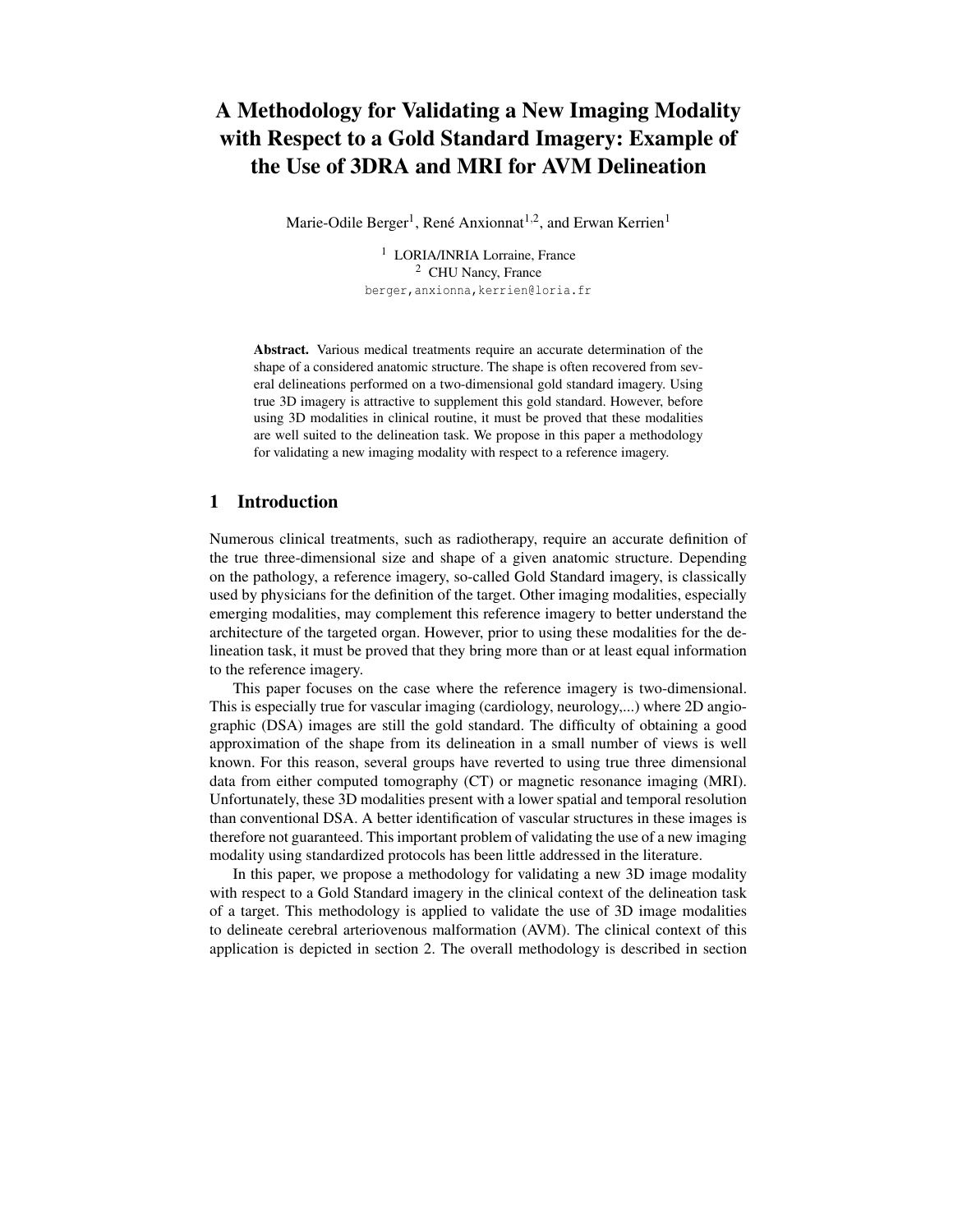3. Application of our framework to the use of 3D rotational angiography (3DRA) and magnetic resonance imaging (MRI) for AVM delineation is shown in section 4.

# **2 Clinical context**

The efficiency of our methodology is illustrated by the clinical problem of cerebral arteriovenous malformation delineation. A cerebral arteriovenous malformation (AVM) is defined as a localized arteriovenous shunt consisting of a tangle of capillaries and veins, also called nidus. The treatment of complex AVMs is classically a two stage process. Embolization or endovascular treatment is first performed. It reduces the size of the AVM but is usually not sufficient to cure it completely. This step is then followed by a stereotactic irradiation of the remnant through the intact skull. Therefore, accurate definition of the target is of crucial importance for the efficacy of the treatment.

For many years, 2D angiography has been the gold standard for the diagnosis and the delineation of the AVMs: the AVM is delineated in at least two calibrated views and the volume of interest is limited by the intersection of X-ray cones defined by each delineation [7]. This method only provides an approximation of the shape since only a small number of views is allowable (from 2 to 5 views), due to clinical and technical limitations. This procedure overestimates the volume, by an amount depending on the shape of the AVM and on the considered viewpoints (Fig. 1).

For these reasons, several groups have attempted to supplement conventional angiography with true 3D data for defining the vascular lesion: MRI helps to exclude vulnerable tissues, MR angiography is a fast, non invasive 3D imaging that provides information on vascular and parenchymal brain anatomy important for optimal dose planning [6, 5]. 3DRA has been also used for AVM delineation with promising results [3]. In all these studies, the evaluation often rests on a visual inspection of the delineations and is thus partly subjective. The volume of the target derived from different modalites also often grounds the comparison: because the AVM size is somewhat overestimated in angiography and to avoid irradiation of safe tissues, methods leading to the smallest volumes are preferred. Unfortunately, though unnecessary irradiation of adjacent safe tissue is important to avoid, the reduction of the volume does not necessarily prove that the complete detection of the nidus has been achieved.

All these modalities have a lower temporal resolution than conventional angiography. Though the use of a 3D modality theoretically allows us to increase the accuracy on the target, it must be proved that the information available in the volume effectively allows for a complete detection of the nidus. Indeed, nidus are identified from the arterial phase, just as the draining vein begins to fill. As all the considered 3D modality are acquired during the whole progression of the opaque mixture (around 5 seconds for 3DRA, much more for MRA), it is not clear whether all the parts of the nidus will be appearant in the 3D images, in particular those presenting with a fast blood flow.

If the development of MR and 3DRA will no doubt improve the evaluation of the AVM in the near future, a meticulous assessment of both the target delineation and the treatment outcome has to be performed. This problem has not yet been studied in the medical community and we propose in the next section a general methodology to this aim.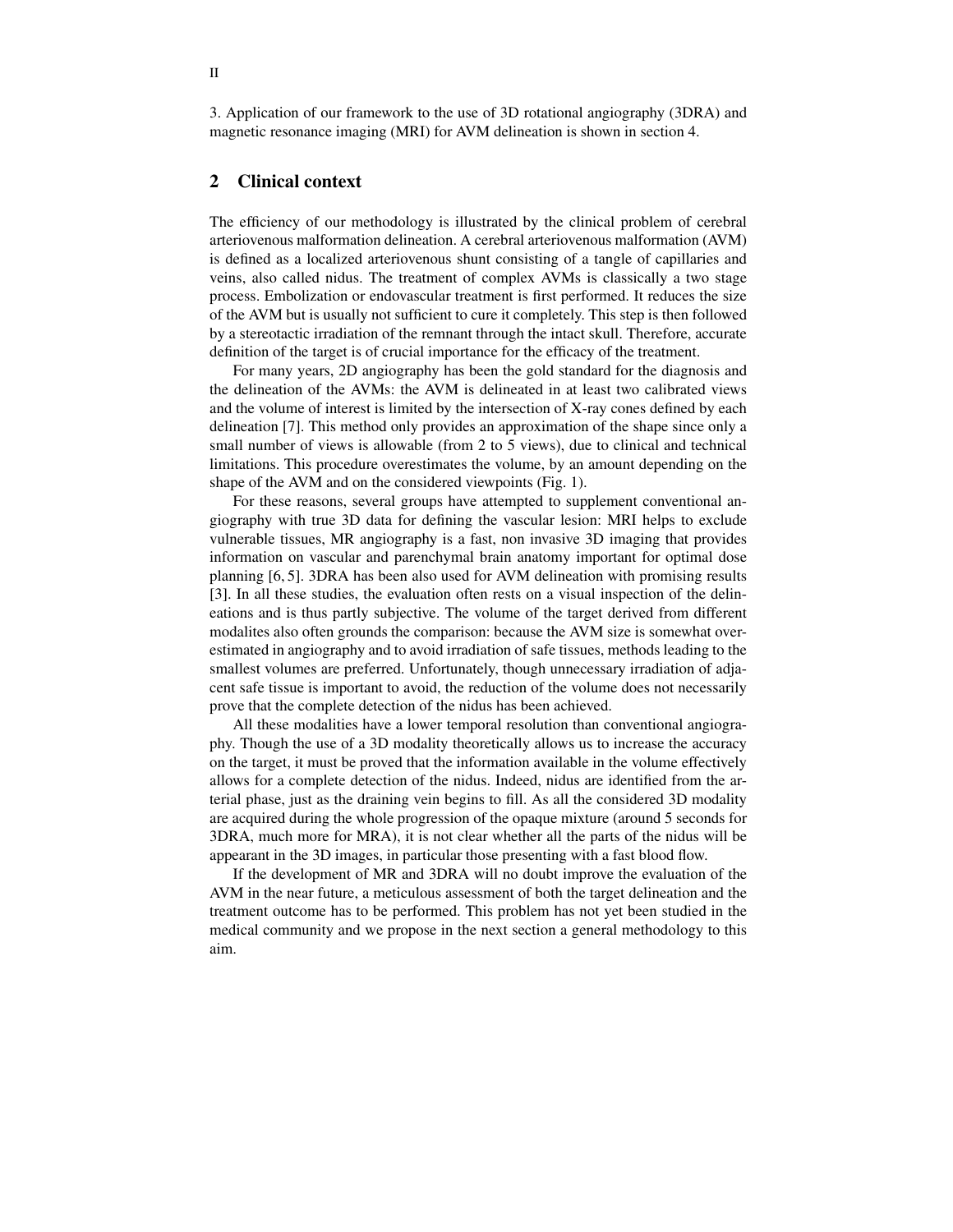

**Fig. 1.** AVM reconstruction using conventional angiography.

# **3 Methodology**

### **3.1 Evaluating the relevance**

This section addresses the general problem of validating a 3D modality with respect to a 2D reference imagery. The shape inferred from the 3D modality (which is called *new 3D shape* in the following) must be proven better than or at least as good as the shape inferred from the reference imagery. Phantoms are commonly used to compare imaging modalities. However, no phantom currently enables a realistic simulation of the complexity of the vascular phenomena occuring in the nidus.

In the absence of ground truth, the only standards available to assess the quality of a new 3D shape are the delineations produced by expert observers in the 2D reference imagery. Comparison can be achieved either directly in 2D - by comparing the projection of the new shape to the expert curves in each reference image - or in 3D. In this latter case, the shape delineated in the 3D modality must be compared to the 3D shape recovered from expert delineations, which is only a rough approximation of the actual shape due to the small number of considered views. In addition, delineating a vascular structure is a difficult task especially when some parts of the boundary are hidden by vessels superposition. Such difficulties prevent from delineating the true boundary and lead to inaccurate reconstruction. Hence, direct comparison in 3D is not well founded.

We therefore propose to validate the use of a 3D imaging modality by a direct comparison of the projected shape with experts delineations. The problem of evaluating a curve with respect to expert delineations was previously addressed in [2]. Their methodology strongly relied on the existence of a metric between curves which is supposed to reflect their similarity. In our clinical application, preliminary investigations indicated that manual delineations suffer from observer bias and large inter and intra-observer variability [1] (Fig. 2): large consensus areas alternate with high variability areas, preventing us from defining a reliable metric between curves and to use [2]. Fortunately, a statistical model of the variability derived from the set of expert curves can be computed [4]: it is then possible to learn what are plausible variations in the shapes and what are not, allowing us to check if a projected shape is compatible with expert delineations.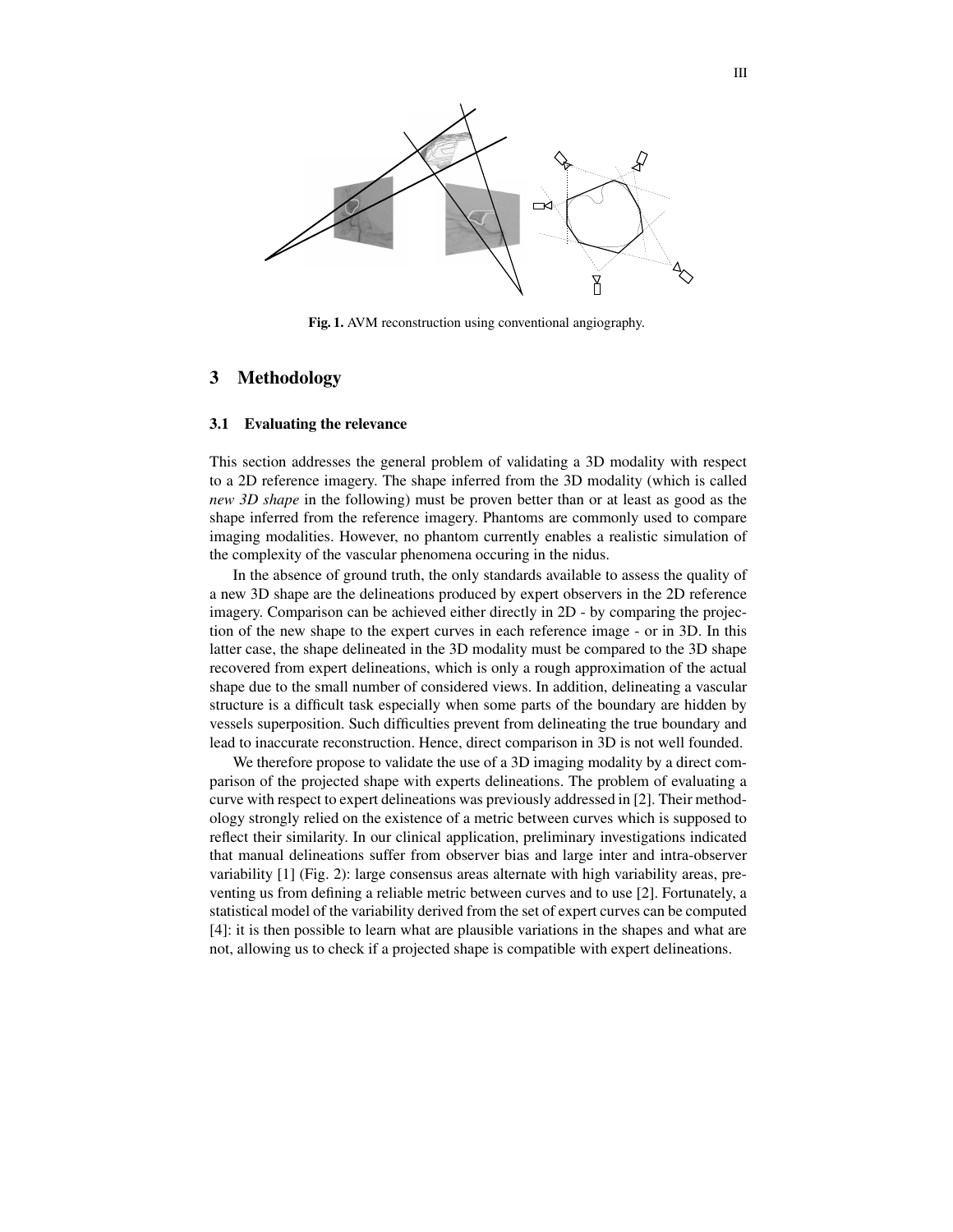#### **3.2 Building a statistical shape model**

Statistical shape models were introduced by Cootes [4] in order to capture variability in shape. Such a models is built by analyzing shape variations over a training set of 2D curves  $C_i$ <sub>{1≤*i*≤*N*}</sub> drawn by experts. Dense correspondences were established using a semi-interactive interface. A curve  $C_i$  is represented with a set of *n* 2D points  $C_i = (x_i^1, ..., x_i^n)$ . Let  $\bar{C} = \frac{1}{N} \sum_{i=1}^{i=N} C_i$  be the mean of the curves, computed from point-topoint correspondences, and  $S = \frac{1}{N-1} \sum (C_i - \overline{C})(C_i - \overline{C})^t$  be the covariance of the data. Following Cootes [4], a linear eigen-model can be built through a principal component analysis (PCA) that provides the *t* principal modes of variation. These modes are represented by the  $N \times t$  matrix P of eigenvectors of S corresponding to the t largest eigenvalues. A particular curve  $\mathcal C$  is then approximated by:

$$
C \approx C' = \bar{C} + Pb \qquad \text{where } b = P^t (C - \bar{C}) \tag{1}
$$

The squared error on this approximation is therefore:

$$
r^{2}(c) = ||c - c'||^{2} = (c - \bar{c})^{t}(c - \bar{c}) - b^{t}b
$$
 (2)

The value of *t* is classically chosen so that the model represents a suitable proportion of the variation in the training set (95%).

## **3.3 A framework for validation**

The relevance of a 3D imaging modality is estimated by comparing the shape recovered with this modality to the statistical 2D shape model built from a set of experts in the same viewing conditions. A two stage process is proposed:

- 1. **Building the database and the statistical models.** A set of patients is considered. The standard clinical technique is used and 2D calibrated images are acquired using the reference modality.  $N_e$  experts delineate the shape in each view and a statistical model of the 2D shape is built from these expert delineations for each view.
- 2. **Validating the 3D modality.** The projection of the new 3D shape is computed with the same viewing parameters as used for the acquisition of the reference images. Each obtained 2D shape is then tested to check if it can be considered as an instance of the statistical model built from the experts.

The second stage requires to decide how a new delineation matches the model. A first measure of the quality of fit is classically deduced from the PCA:

$$
fit_1(\mathcal{C}) = \sum_{i=1}^{i=t} \frac{b_i^2}{\lambda_i} \tag{3}
$$

where  $\lambda_i$  is the i-th largest eigenvalue in the PCA and  $b = (b_i)$ . This criterion only measures the distance of the shape from the mean along the modes of the model but it does not consider the distance of the delineation from the linear model given by the residual in eq. 2.

IV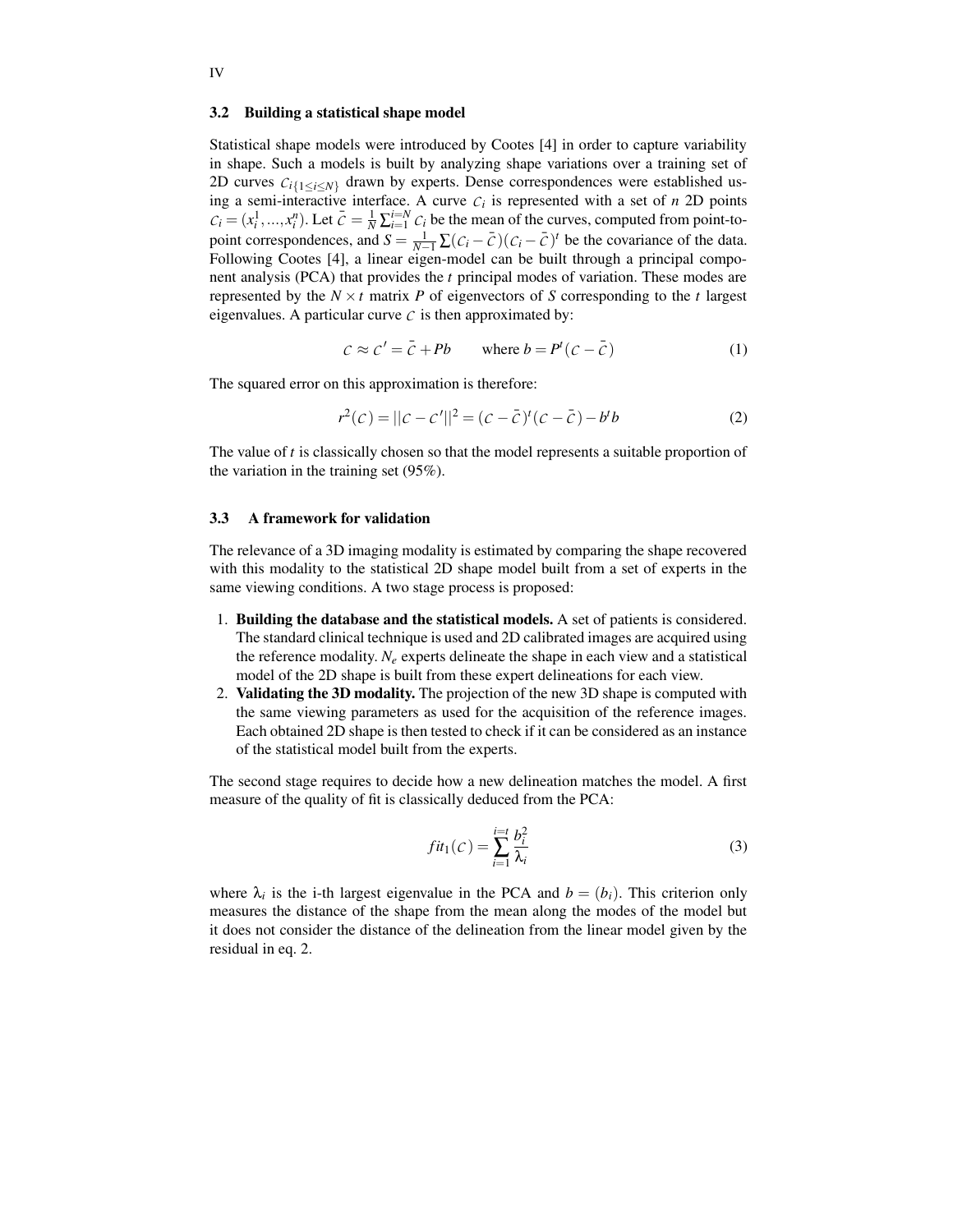To cope with this problem, a complementary measure must be defined to decide if this residual is compatible with the delineations of the experts  $\{C_e\}_{e \in Experts}$  for a given reference view. Any measure which involves  $\{r(\mathcal{C}_e)\}_{e \in Express}$  is not a convenient measure of the performance of the model because it comes down to estimate the model from data which were used to build the model. A better measure is given by crossvalidation and especially miss-one-out experiments: for each expert *e*, a reduced PCA model is built from all the data except  $C_e$ . The residual of this reduced PCA is denoted  $r_e$ .  $r_e^2(\mathcal{C}_e)$  is thus a good measure of the compatibility of a given expert with the others. Estimating the compatibility of a new curve  $C$  is then better achieved by comparing  $r_e^2(c)$  with  $r_e^2(c_e)$  on the set of experts. Therefore, we propose to statistically assess a delineation *C* using:

$$
fit_2(C) = \frac{\sum_{e \in Experiment} r_e^2(C)}{\sum_{e \in Experiment} r_e^2(C_e)}
$$
(4)

The complete measure of fit is then defined as the sum  $fit(C) = fit_1(C) + fit_2(C)$ . In order to design a statistical test for acceptance/rejection of new delineations, the distribution of the measure of fit must be studied on the particular clinical application. Using bootstrap techniques [4], we found experimentally that the distribution of fit for AVM detection could be modeled with a χ square distribution with *t* degrees of freedom.

# **4 Validating 3D modalities for AVM delineation**

#### **4.1 Clinical material**

Twelve patients with AVM were treated using embolization and radiotherapy at Nancy University Hospital (France). According to the complexity of the AVM shape, between 2 to 5 2DSA views were considered for delineation (antero-posterior, lateral and oblique views). Overall, 45 2DSA images were available for this study. In addition, the 3DRA and the MRI volumes were available for each patient. These images were acquired in stereotactic conditions, allowing for 2DSA/3DRA/MRI image registration.

The AVMs considered in this study were complex pathological cases. In order to assess a possible bias due to inner medical difficulties, each AVM was labelled with A or B according to the complexity of the delineation task: type A is for fairly difficult AVMs (5 patients) whereas type B is for very difficult AVMs (7 patients).

Three experts in interventional neuroradiology from Nancy University Hospital (France) and Karolinska Institute (Stockholm, Sweden) were involved in this study. They manually delineated the AVMs twice on the 45 2DSA images.

**3D Rotational angiography.** 3DRA is a new emerging imaging modality [8] and physicians are used to analyzing this volume using 3D rendering techniques, such as MIP (Maximum Intensity Projection). However, they are unable to delineate the shape directly in 3D because the appearance of one slice does not allow them to identify the nidus properly (Fig.2.f). Hence, for each patient, MIP images of the 3DRA were generated with the same viewing parameters as the original 2DSA images. An example of a MIP view, together with the original 2DSA image are shown in Fig. 2.d,e. The same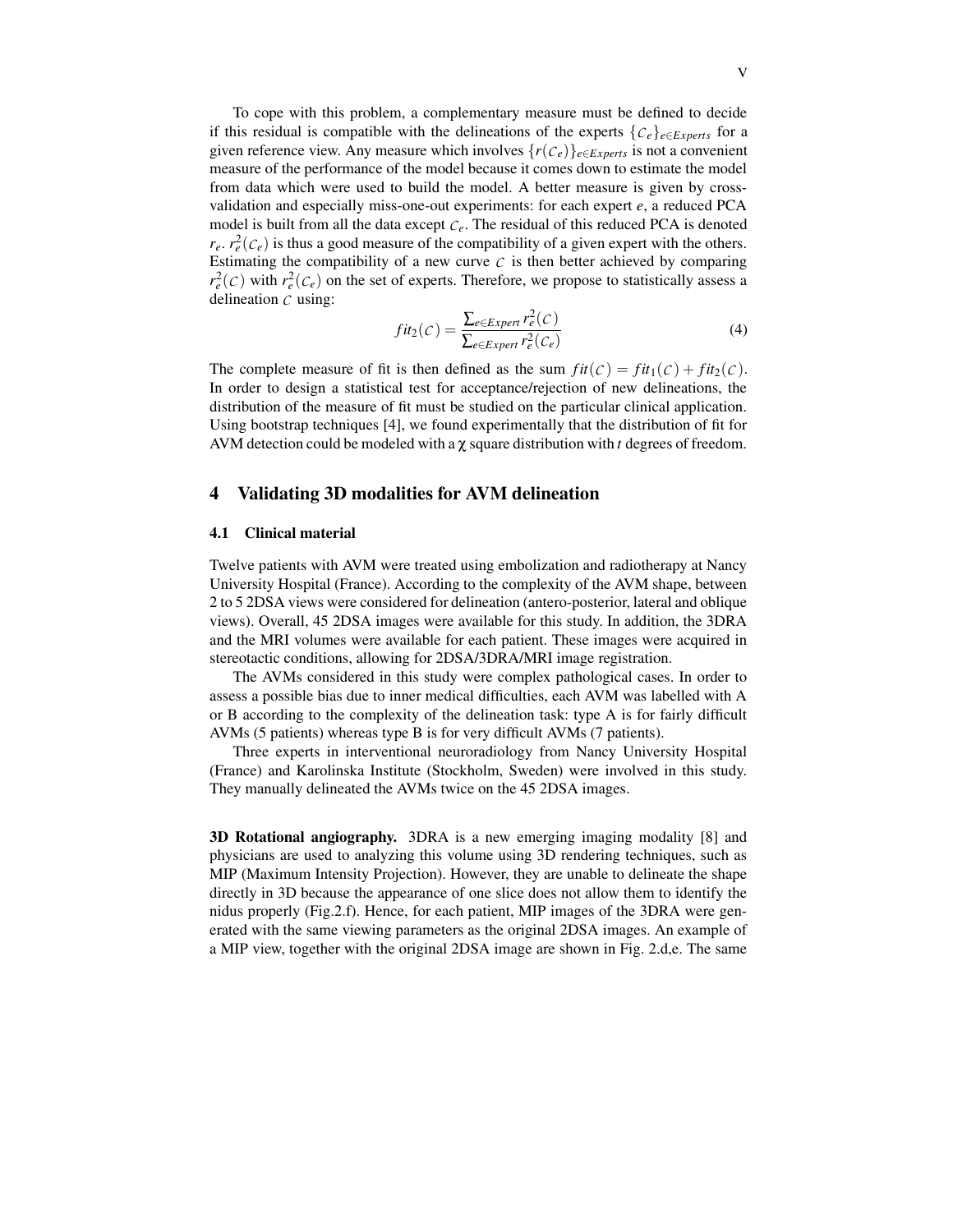

# **Fig. 2.** Angiographic views of AVMs

**First raw**: Examples of AVM delineation realized by the experts for 2D angiographic views for type A (a and b) and type B (c) AVMs. **Second raw**: Example of (d) an original 2DSA view and (e) the MIP view computed from 3DRA along with the expert delineations. (f) is a slice of the 3DRA volume through the AVM.

three experts were asked to delineate the AVMs in these MIP views. These contours were then tested using the statistical model built from the six experts delineations.

**MRI modality.** Though used by several groups for AVM delineations [6, 5], the clinical superiority of MRI over DSA has never been proved. These previous experimental studies concerned small patient series. They suggest that MR can be of great value in widening radiosurgical indications to large AVM but seems inadequate for previously embolized AVMs. Our results will partly confirm these impressions. Our three experts delineated the AVMs slice by slice to get the 3D shapes. These shapes were then projected onto the reference views.

### **4.2 Results**

### **Validating the use of 3DRA**

Results are summarized in table 1 which indicates the acceptance rate of the MIP contours on the whole database (type A and B) and on type A AVMs. As in section 3.3, these results are compared to the acceptance rate of each expert curve when compared to the statistical model built from the other experts.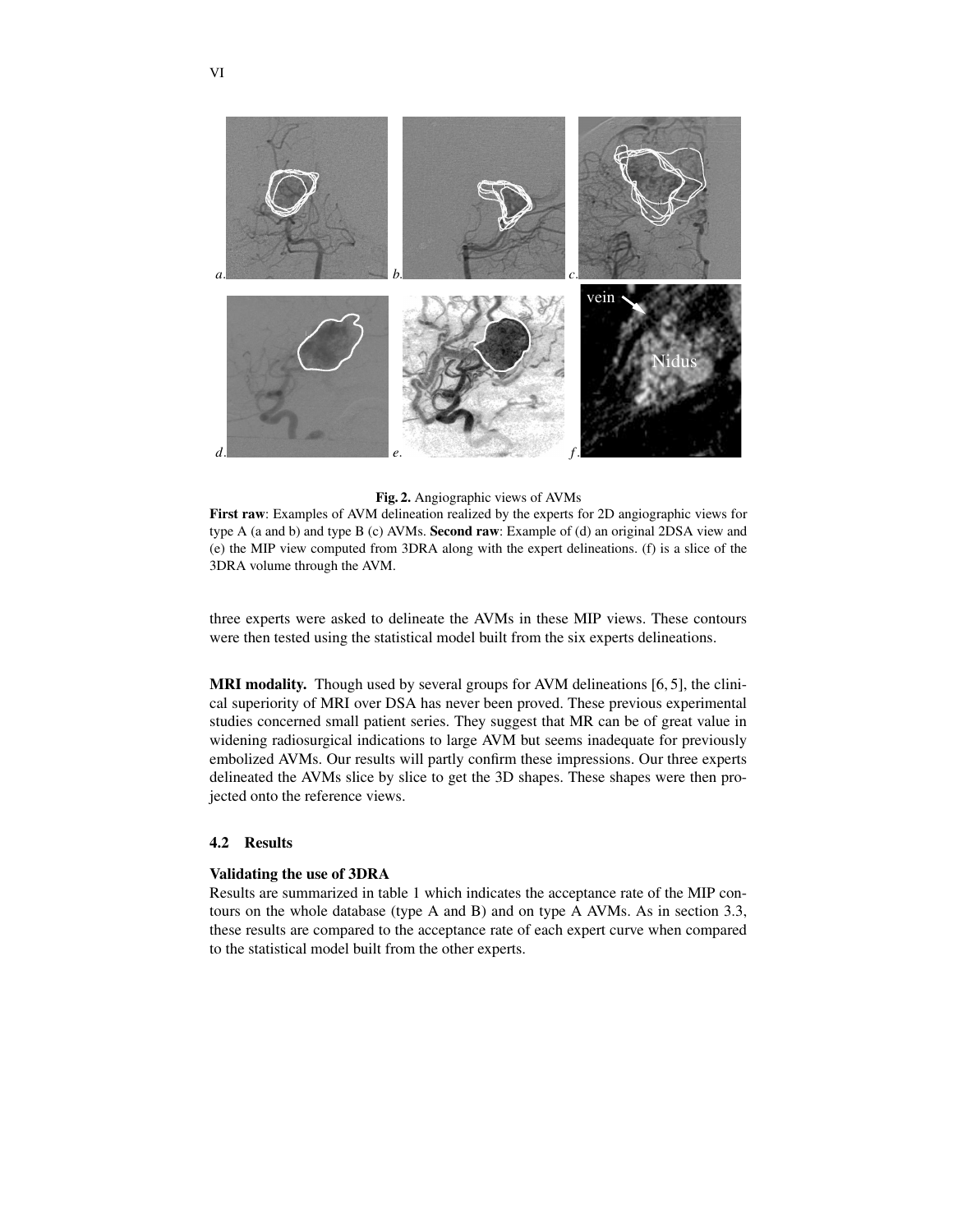For type A AVMs, the results are equivalent for DSA and for 3DRA, proving that 3DRA can be used for nidus delineation. On the other hand, delineations are not equivalent for type B AVMs. Differences mainly originate in the large size of type B AVMs and in multiple vessels superposition in 2D, making the true boundary very difficult to assess in a single 2D view. Fortunately, the use of several views often allows us to get a fair target reconstruction despite these errors: an erroneous part delineated in one view is often removed by a contour drawn in another view due to cone intersections (Fig. 3.a). Hence, a more coherent database is given by the reprojection of the 3D shape recovered from expert delineations onto the reference images (see Fig. 3).

Results of the evaluation of 3DRA against this new database are given in Table 2. The global acceptance rates are nearly similar for both modalities. Though the imaging set up for large AVMs must certainly be improved to get a better image quality, these results still prove that 3DRA can be used for AVM delineation.



**Fig. 3.** (a)Reprojection of the recovered 3D shape on a reference image in black along with the expert delineation.(b) The set of expert curve delineations. (c) The new database using the reprojection of the 3D shape recovered from expert delineations for the same view.

## **Validating the use of MRI modality**

The validation framework was also applied to assess MRI images. The contours were considered in our statistical framework with the same confidence as for 3DRA (95 %). Table 2 shows that globally, only 44% of the contours were accepted. This rate improved to 60% for type A AVMs. It must be noted that the difficulty of the delineation task depends on the considered image modality. Only 3 AVMs were considered as fairly difficult (type A) for MRI delineation. They were also classified type A in DSA. For type A AVMs, the volume recovered from DSA and MRI are quite similar. On the contrary, the volume computed for type B AVMs are significantly larger than those computed from DSA. A careful examination of the target proves that previously embolized areas are included in the MRI delineations. The large number of previously embolized patients in our dataset (10/11) thus explains these poor results. This study proves that MRI cannot be used alone for AVM delineation for previously embolized AVMs. Though this study should be extended to incorporate more non embolized AVMs, these results also tend to prove that the delineation of the nidus in MRI and DSA presents a similar level of difficulty for simple non embolized AVMs.